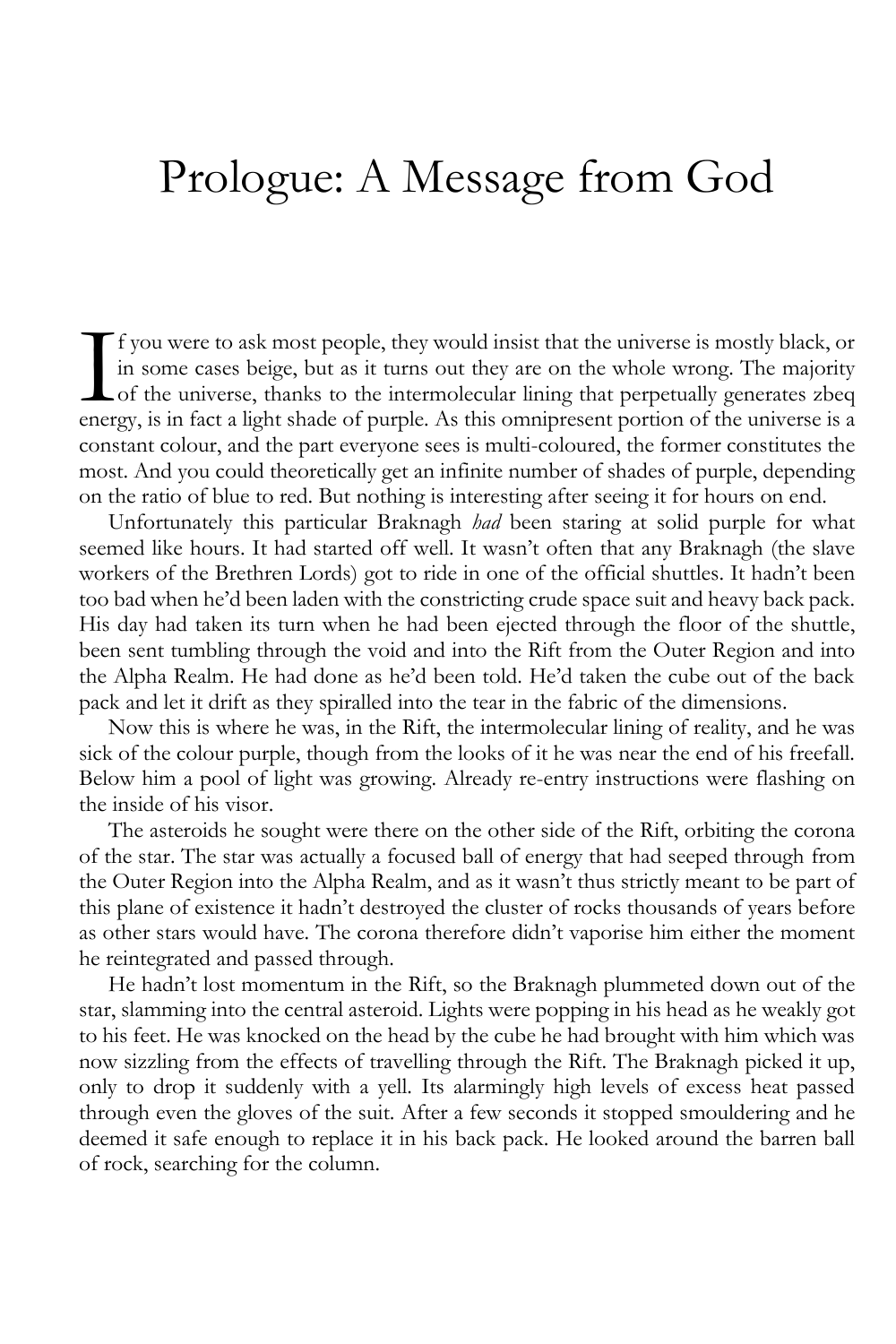At last the visual sensors in his helmet picked it up over the lip of a crater. The Braknagh flew across the surface in one stride. Landing shakily on his feet, he gazed at the ancient device. Removing the cube from his bag once more, he found the six buttons on its base. He punched in the combination. Nothing happened. The Braknagh shook the cube, hoping for a reaction, needing a reaction, else he wouldn't be able to return at all. Suddenly the ornate carvings on the column began to change, softening into a faultless surface upon the cylinder. There was an abrupt hiss and the top, which had been sculpted it seemed into the form a crown of overlapping petals, opened up under the burning light of the star. At the same time the shining skin of the column caved into the shape of the Braknagh, a mould for his body. Cautiously the Braknagh stepped up to the cylinder. The cube still in his gloved hand, he touched the pillar. All of a sudden he was falling uncontrollably into the unknown.

It was strange. He did not in his mind feel confined, yet the surrounding blackness felt like tar or gel somehow all the same. He could move, but it was slow going as he met constant resistance. The column shook, and he felt the cube fly out of his hand up out of this mysterious substance. He himself experienced minor tugs on his neck and limbs, but he must have been of a far denser material than that of the cube, as his ejection took far longer. As it was, the armoured figure did eventually get shot out of the ancient column and back into the star as well.

\*\*\*

The shuttle glided back into position. What it didn't do however was reopen the airlock on the underside.

"All I'm saying is that you must have realised his plan can only end in failure. It's too risky."

In the cockpit Lord Stark Vingfamyn turned to face the hideously disfigured Lord Petti Lance in his high backed chair, his stubby legs waggling over the lip of his own.

## [REMOVED FROM THIS SAMPLE EXTRACT FOR BOOK ONE SPOILERS]

"And what would you propose as an alternative?" Petti sighed; it wasn't the first time they'd had this discussion, and it wouldn't be the last.

Stark ran his chubby fingers through his rag of dirty-blond hair, "I'm just saying, right, we don't have to return the cube. We could, I don't know, say it was damaged in the debris field."

Surrounding the scar in the skin of reality was a minefield of mechanical parts, a mixture of obliterated ships and fragments from the Tower which once stood over this part of the Alpha Realm. This particular conflict in the Entities' prolonged pursuit for maintained supremacy had left no fighter alive. This was thought to be dead space.

"Do you really think that is a good idea?"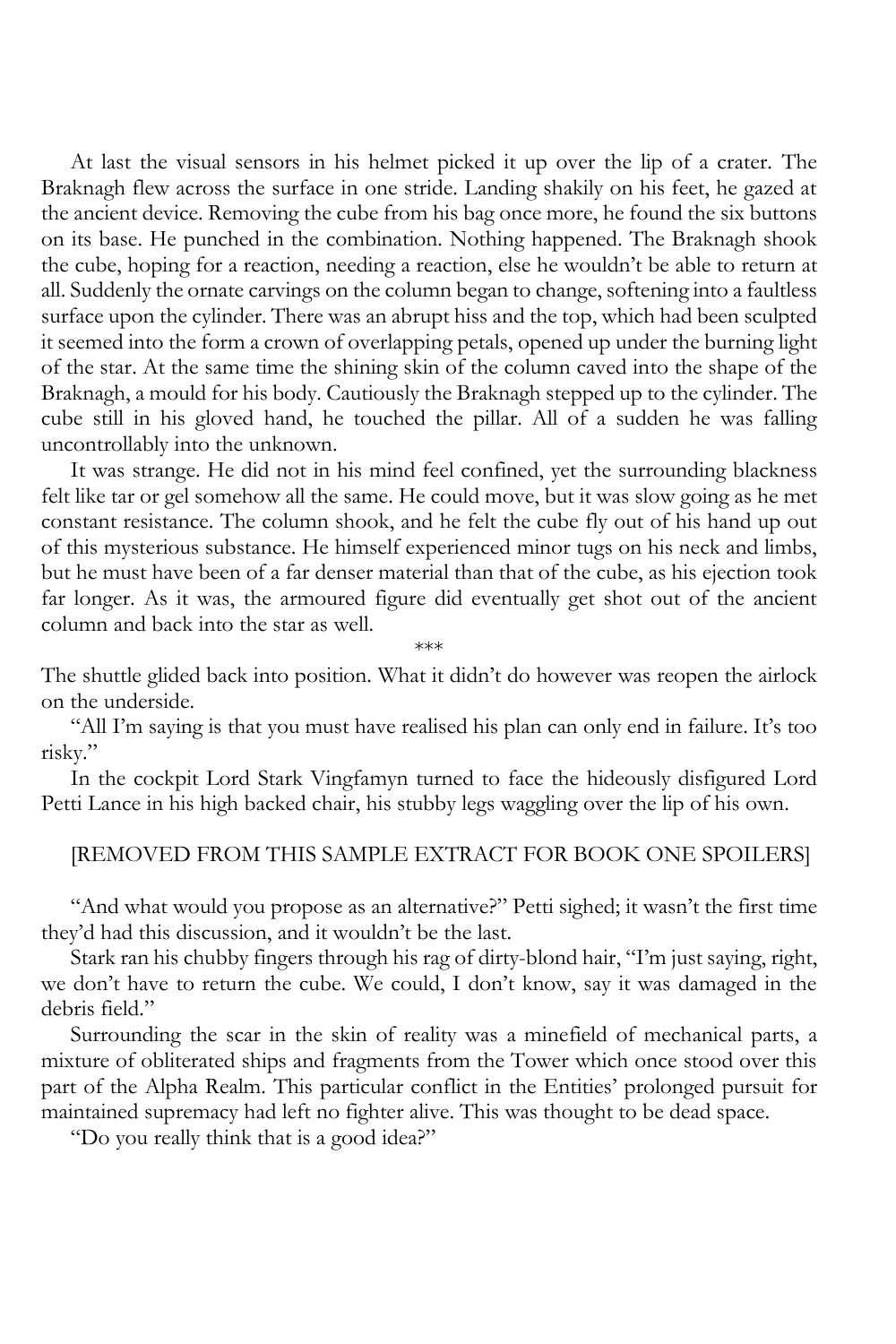## [REMOVED FROM THIS SAMPLE EXTRACT FOR BOOK ONE SPOILERS]

Stark glared, but Petti lifted his hand away. The sight of his gnarled digits no longer caused him shame or regret. He wasn't even certain any more how many years it had been since he along with the late Lord Upre Shun had been sent on that fateful mission into the Alpha Realm, ending in an accident that had rendered him unsightly in the first place and his partner deceased.

Petti turned back to the controls, "The cube's coming into range now."

He set the underside airlock to open, ready to catch the projectile. A high-pitched screech emanated from Stark's console.

"We have movement elsewhere in the debris field," Stark read aloud.

Petti didn't take his eyes off the cube visible on the monitor, "If this is another attempt to sabotage the mission..."

But then he saw it too. Amongst the scattered remains of a long ago battle, a ship, mostly intact, stirred. It was shaped like the human letter 'T', however five hundred miles long. The horizontal bar at the rear of the ship was in turn two hundred miles long, most of it constituting the engine. Where the engine met the main straight body of the ship there was a reinforced dome, the bridge. Either side of this was a stout cylinder capable of three hundred and sixty degree movement, the secondary weapons system.

"That's impossible," Petti breathed. "It's a Maelstrom Class Warship."

Stark looked up as well, "But...such vessels are far too modern for this battlefield."

"It's not that. We've known it was here for some time now. But we've scanned it hundreds of times. That ship is dead. It has been since just after that type was launched."

Stark glanced back at his console, "We have the cube, a little longer and we'll have the Braknagh."

"We may have to leave it. It'll just be collateral damage."

"Hold on, they're sending a message." Stark's fingers danced on the controls, transferring the message to the overhead speakers. "It's just white noise."

"Already running it through the filters."

"...respond. Unidentified craft, please respond."

"This is Petti Lance of the Brethren Lords, with whom am I conversing?"

The radio crackled into life again, "You call us Entities. We are your Gods." Petti didn't reply.

"Aren't you going to respond?" asked Stark.

"We're in no position to offer them anything."

Stark let out a nervous chuckle, "They have two massive guns, as well as…and we have a pesky little shuttle."

Petti weighed up the odds before reopening his line of communication, "What is your intention?"